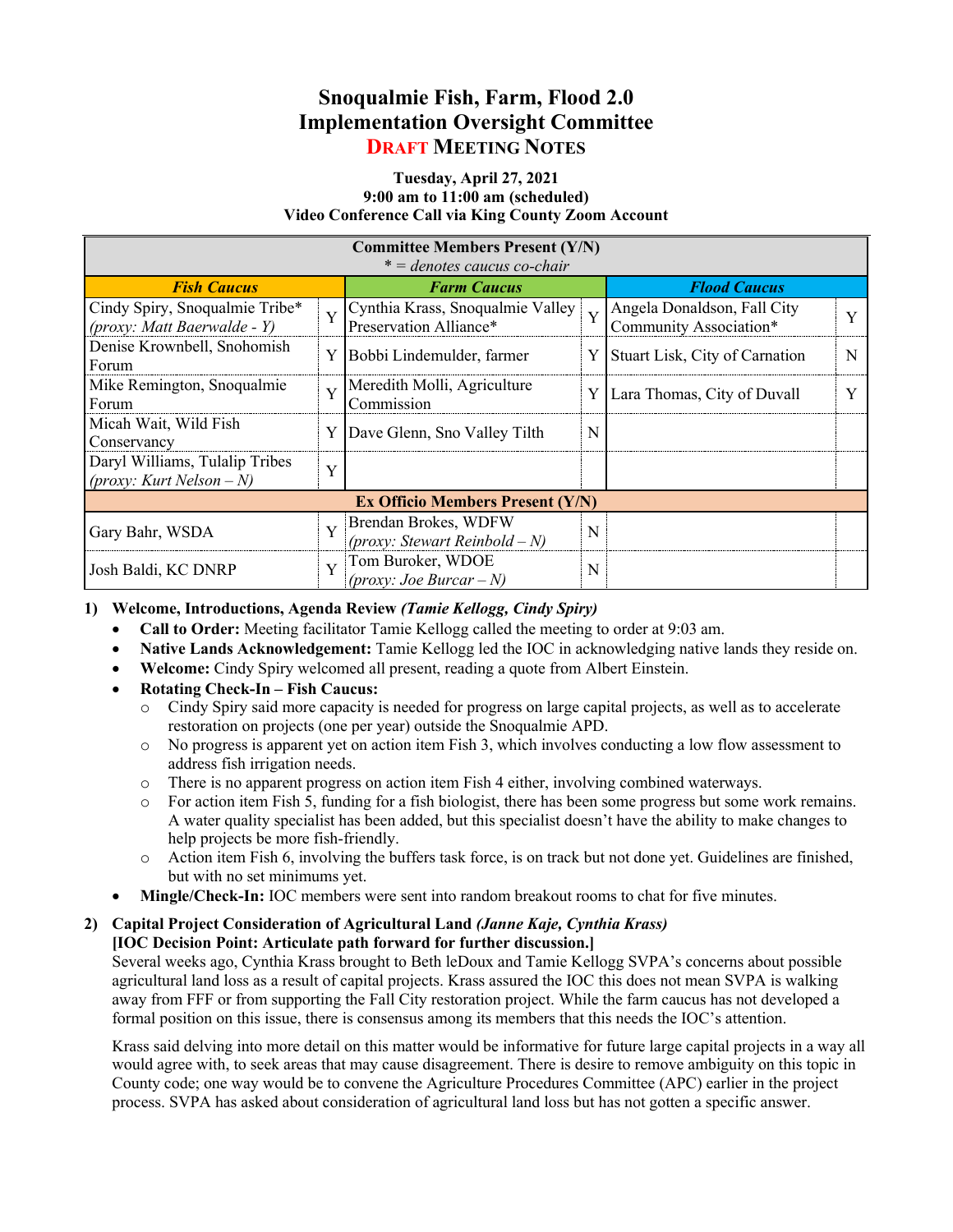FFF 2.0 IOC – APRIL 27, 2021 DRAFT MEETING NOTES PAGE 2 OF 3

SVPA's interpretation of the code is that project components are to minimize or mitigate loss of agricultural land. But, the County's project team said this process is adjudicated by the APC, which meets in the first half of 2021.

The source of confusion appears to center on if agricultural land is supposed to be considered on a project by project basis. SVPA believes the APC review is too late in the project planning process to fulfill the code's provision to minimize agricultural land loss on a project by project basis. The IOC is being asked to answer this to avoid future conflicts, to ensure all parties can agree on a project. The IOC is also being asked to help remove code ambiguity and help implement something akin to the APC earlier in the project planning process to ensure agriculture land loss is being addressed.

Josh Baldi advised that the County's Comprehensive Plan update was the best chance for broad support on this issue. Baldi agreed the APC review needs to come earlier in the project planning process, and while WLRD is already doing this informally, perhaps the process could be formalized. There was discussion on if to try to submit comment on the Comprehensive Plan update in the short time remaining in the open comment period. Cynthia Krass said their question is not whether to change County code, but find agreement on what the Code means and ensure the project planning process follows that. Janne Kaje, Regional Partnerships Unit supervisor for DNRP, clarified that the comment period open now is for the countywide planning policies, which serve as umbrella policies, and then the County will launch its comprehensive plan updates.

There was agreement on the IOC looking further into this topic, and that this is a good time to track progress or lack thereof in the FFF process and ensure all groups are moving forward together. Tamie Kellogg and Beth leDoux agreed to work with caucus co-chairs to compile an outline/timeline for the IOC to dive into this issue.

#### **3) FFF Snoqualmie Valley Project Symposium** *(Beth leDoux, Tamie Kellogg)* **[IOC Decision Point: Agree on general symposium details.]**

Beth leDoux has been working with several others on the idea of a symposium to bring together groups who work on salmon recovery, flood safety, and agriculture projects in the Snoqualmie Valley and facilitate collaboration. This refers mostly to capital projects, but may include others as well. It would be intended as a space for people to share progress as well as determine how to bring multiple benefits to projects. One thing to determine is how to bring this event to the public in a meaningful way. It was suggested that King County's online Virtual Hub could house presentations for people to view on their own time.

IOC members were then sent into breakout rooms for 20 minutes to discuss the following:

- Can an IOC meeting be replaced by the Project Symposium workshop and its time extended to three hours?
- How to ensure highest comfort level with those sharing at the workshop.
- How to minimize effort needed by presenters.
- How to best share this project information with the public.
- Should operating the workshop be a way to learn if additional meetings would be helpful?
- Should the County's virtual engagement hub be used to publicly share information? Does this type of activity work for the public?

In the breakout groups' report back to the main IOC group, the following suggestions and concerns were noted:

- Transparency to the public is key, and allowing them to ask questions. However, boundaries should be clear: deciding the target audience, stressing these sessions are not the official County public comment period for these projects, and that not all presenters will be from the County.
- Note any sensitivities first, to get ahead of potential questions.
- Decide ahead of time what questions need to be answered with the presentations: why, possible impacts to others, impediments, unintended consequences, and advantages.
- Record the symposium, as well as videos of other project proponents, to view later if wanted.
- Representatives from all Fs should be present to support each other and ensure each presenter doesn't need to field all questions.
- Focus on projects from smaller groups that might not be heard about otherwise but still are key for progress.
- A poll will be sent out after this meeting to determine answers to timing concerns: when to hold the event, and giving people time and space to do their presentations.

## **4) Agriculture Strategic Plan** *(Patrice Barrentine)*

**[IOC Decision Point: Gauge interest in being a SME, and if an organization wants to give feedback.]**

Patrice Barrentine updated the IOC on the task force's progress and overviewed a proposed timeline for its work:

• **Quarter 1:** Adopted new plan structure.